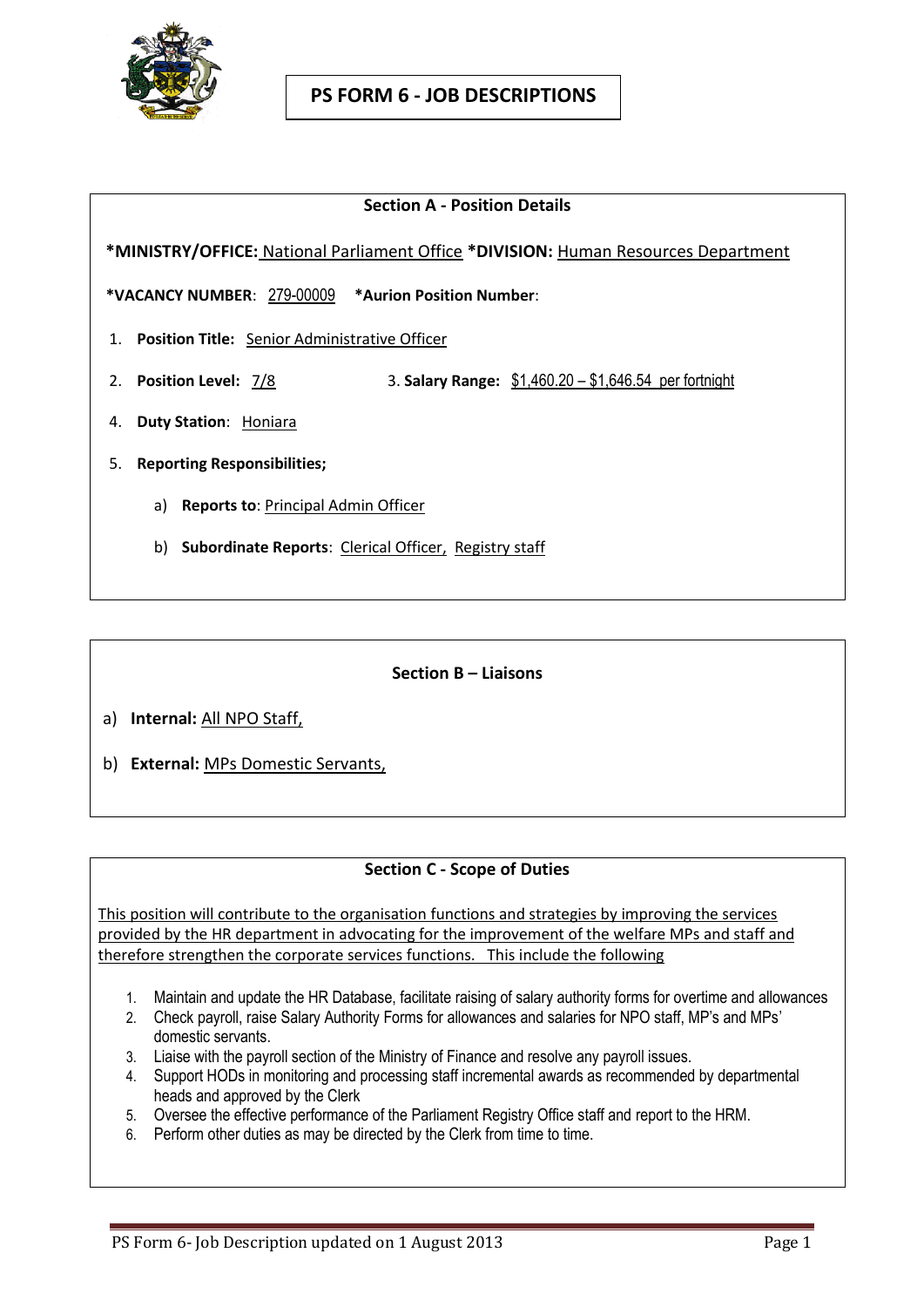## **Section D - Key Duties**

## *\*The Officer will be required to:*

- i. Prepare & manage payroll entitlement & allowance including MPs allowances
- ii. Manage & monitor payroll system on expenditure against fortnightly & annual budget & reporting, preparing, submission regularly financial reports to HRM/CAO
- iii. Provide advice to management based on analysis of expenditure against budget.
- iv. Ensure accuracy of data entry into the HR data system through monitoring & reviewing with processing general payroll system.
- v. Compile & review payroll reports including fortnight expenditure and annual report.
- vi. Update staffs and provide oversight of payroll payable function to ensure compliance with relevant policies and procedures and assist with preparation of period reporting.

### **Section E - Key Result Areas**

### *\*Successful performance of the duties will be indicated by:*

- i. Timely submissions of MPs, staff, and MPs domestic servants' allowances to the Ministry of Finance and regular follow up on progress.
- ii. Provision of fortnightly financial reports to the HRM and Deputy Clerk
- iii. Provision of fortnightly budget advice based on expenditure analysis
- iv. Input of accurate data in the HR database
- v. The compilation of payroll report on a fortnightly basis
- vi. Provision of payroll updates to staff on a fortnightly basis

### **Section F - Key Capabilities and Qualifications**

#### **Capabilities**

- i. Knowledge of Public Service procedures, processes and regulations including administration and financial procedures and processes.
- ii. Excellent word-processing and IT skills including knowledge of a range of Microsoft Office applications.
- iii. Excellent written and oral communications skills.
- iv. Excellent organizational skills.
- v. Ability to develop and deliver effective customer services to Members and staff and client of the Parliament.
- vi. Good people management skills to direct and motivate a small team.
- vii. The ability to work independently and to tight deadlines.
- viii. Sound clerical and administrative skills.
- ix. Flexibility and adaptability to meet a range of different tasks and to work extra hours to meet deadlines.
- x. High standards of integrity and the ability to handle confidential matters.

#### **Qualifications**

i. Possess a degree or diploma in human resources management or a degree or diploma in admin management.